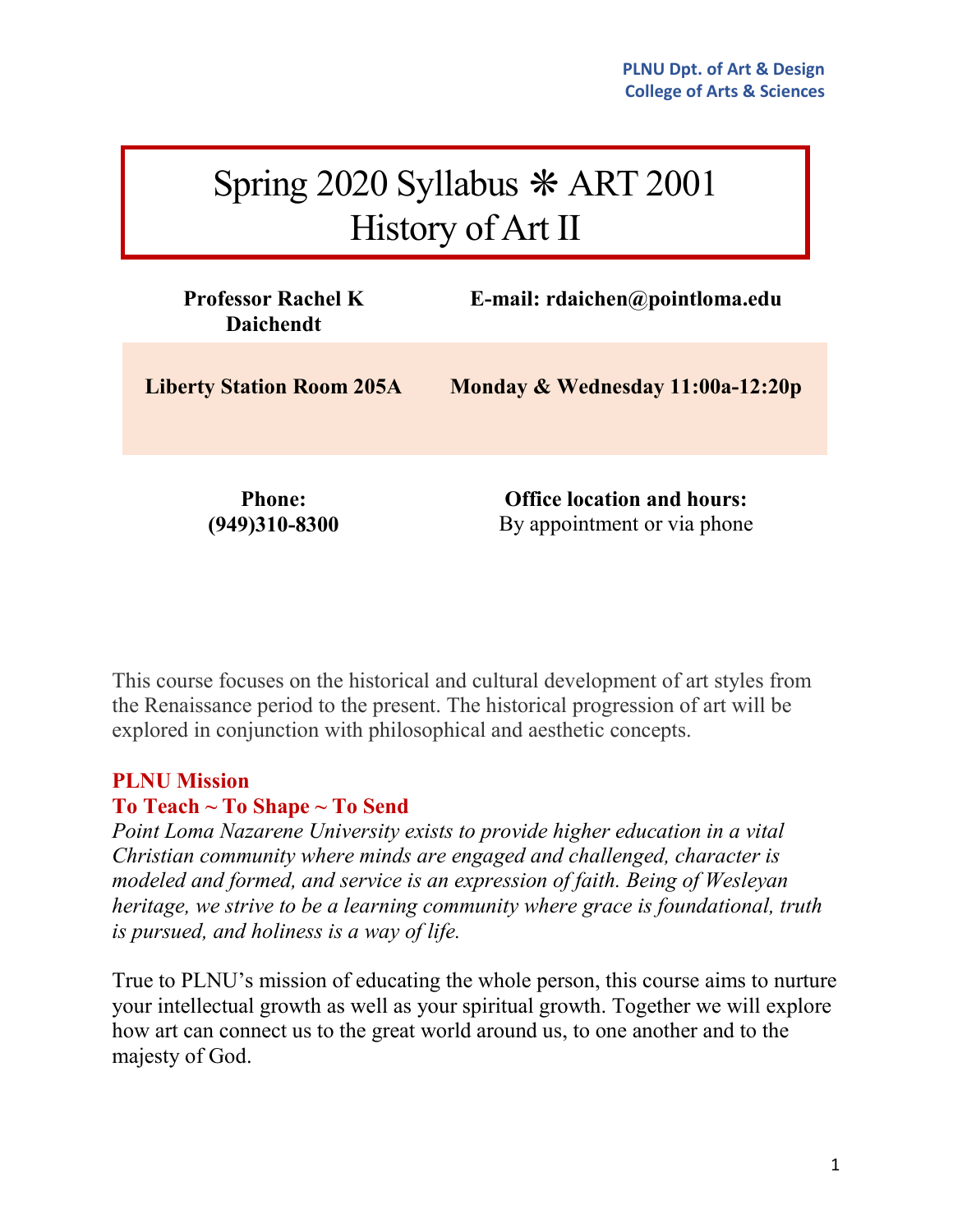*I look forward to accompanying you on this semester journey, learning with and from you and witnessing your communal, intellectual and spiritual growth.*

### **Course Description**

A survey of Western and Non-Western art history and styles, from the Renaissance to the modern period.

**Course Learning Objectives**

- $\Box$  Demonstrate a facility for critical thinking.
- $\Box$  Describe, analyze, interpret and evaluate artworks from the Renaissance to the present.
- $\Box$  Articulate formal, technical, historical and conceptual attributes of artworks from the Renaissance to the presence.
- $\Box$  Develop in the student the ability of distinguishing specific traits from various cultures and times and trace their development
- $\Box$  Develop in the student a historical sense of the arts as expressed through styles, movements, and schools
- $\Box$  Form a structured analysis of art criticism as it reflects the philosophical and cultural attitudes of the time

### **Required Materials**

**Textbook** - *Story of Art - E.H. Gombrich*

**Find the text in the PLNU bookstore or online.**

**Tue Jan 14, 2020**

**Wed Jan 15, 2020 - Assignment posted**

**Mon Jan 20, 2020 - MLK Jr.**

**Wed Jan 22, 2020 -** Introductions, Syllabus and Course Overview **Due: Reading Reflection #1**

**Mon Jan 27 2020** Late Medieval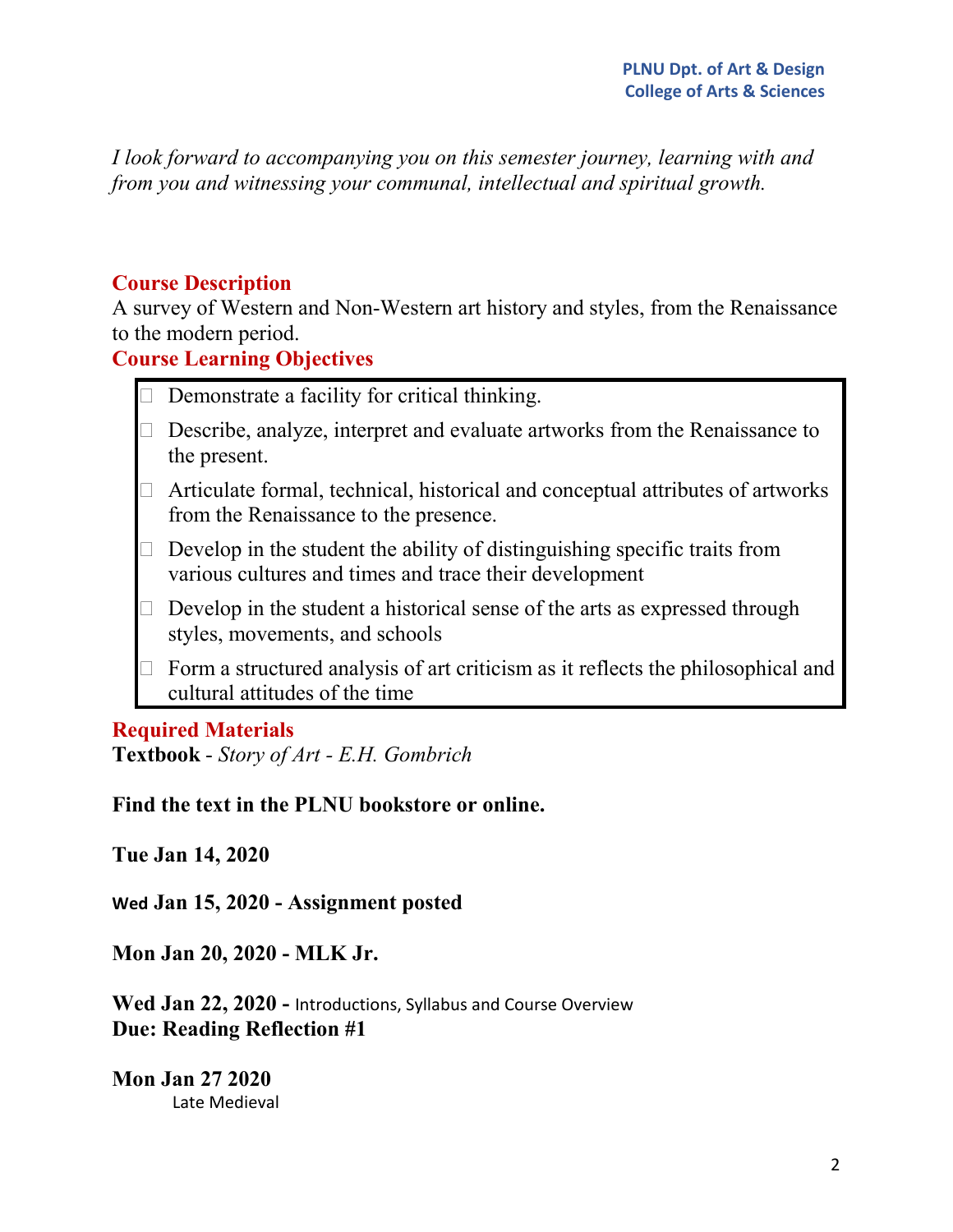? Early Renaissance

### **Wed Jan 29, 2020**

- The Renaissance Botticelli
- ? Read: Venus as Semiramis: A New Interpretation of the Central Figure of Botticelli's "Primavera" Author(s): Sergiusz Michalski
- Due: Reading Reflection #2

# **Mon Feb 3, 2020**

The Renaissance The Masters, Leonardo da Vinci

# **Wed Feb 5, 2020**

C The Renaissance The Masters, Michelangelo

# **Mon Feb 10, 2020**

Late Renaissance The Masters, Raphael

Read: Michelangelo's Marble "David" and the Lost Bronze "David": The Drawings Author(s): Saul Levine

? Due: Reading Reflection #3

# **Wed Feb 12, 2020**

**No Class Museum Field trip #1 (Details to Follow)**

### **Mon Feb 17, 2020**

? Mannerism, Titian

### **Wed Feb 19, 2020**

? The Baroque

### **Mon Feb 24, 2020**

Due: Reading Reflection #3

Read: "THE BAROQUE, A Critical Summary of the Essays" by Bukofzer, Hatzfeld, and Mart Author(s) Wolfgang Stechow

### **Wed Feb 26, 2020**

? The Baroque Continued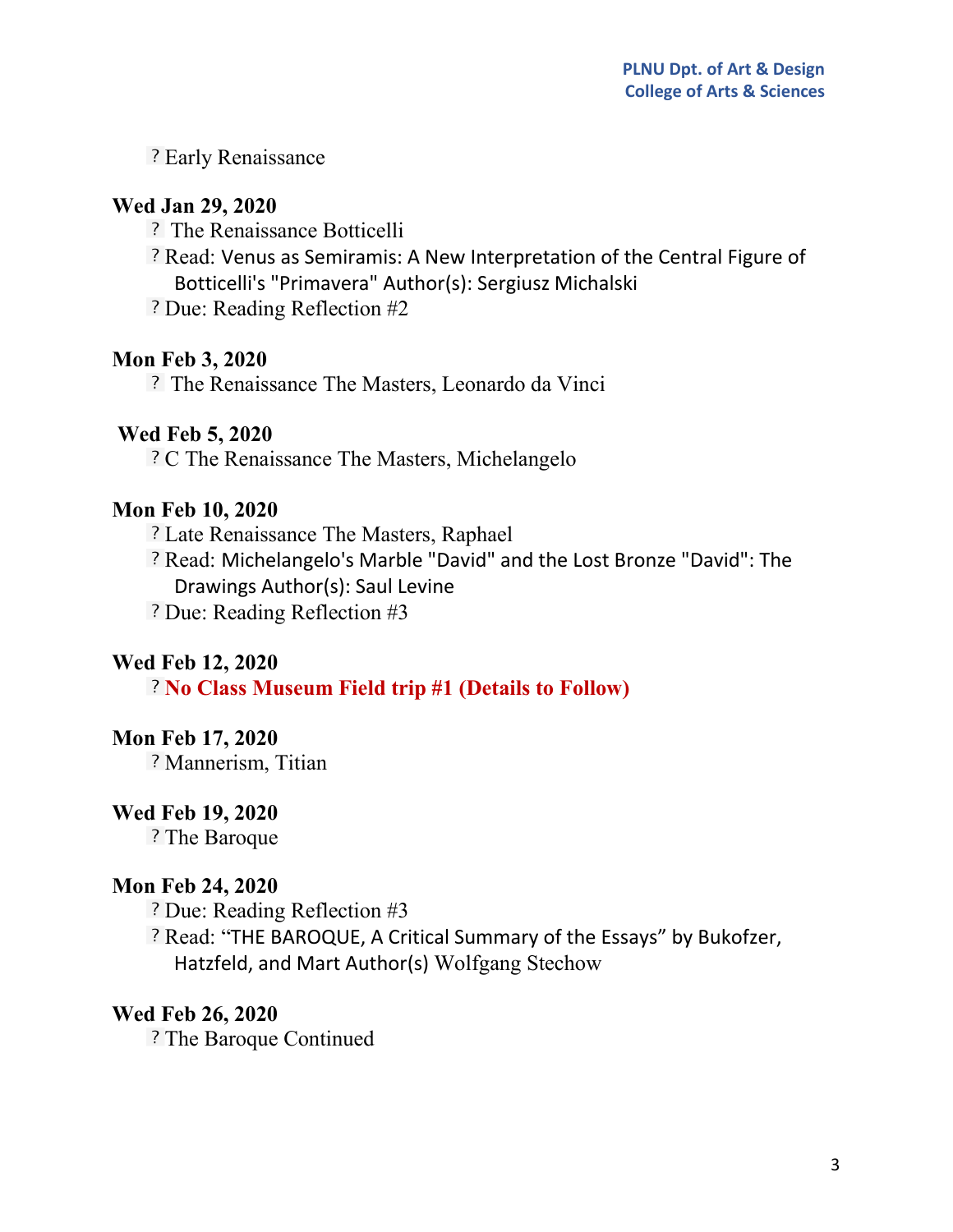**Mon Mar 2, 2020 Midterm Exam**

**Wed Mar 4, 2020**

**Mon Mar 9, 2020 Spring Break No Class Wed Mar 11, 2020 Spring Break No Class**

**Mon Mar 16, 2020** ? Northern Baroque **Wed Mar 18, 2020** Northern Baroque

**Mon Mar 23, 2020** Rococo to Neoclassicism **Wed Mar 25, 2020** Romanticism & Realism

#### **Mon Mar 30, 2020**

### **No Class Museum Field trip #2 (Details to Follow)**

### **Wed Apr 1, 2019**

? Impressionism and Post Impressionism Read: The Validity of Modern Art Author(s): Ismail Tunali Due: Reading Reflection #4

**Mon Apr 6, 2020** ? Modernism **Wed Apr 8, 2020** ? Modernism Continued

**Mon Apr 13, 2020 No Class Wed Apr 15, 2020**  $\overline{?}$ Due: Museum/ Gallery Report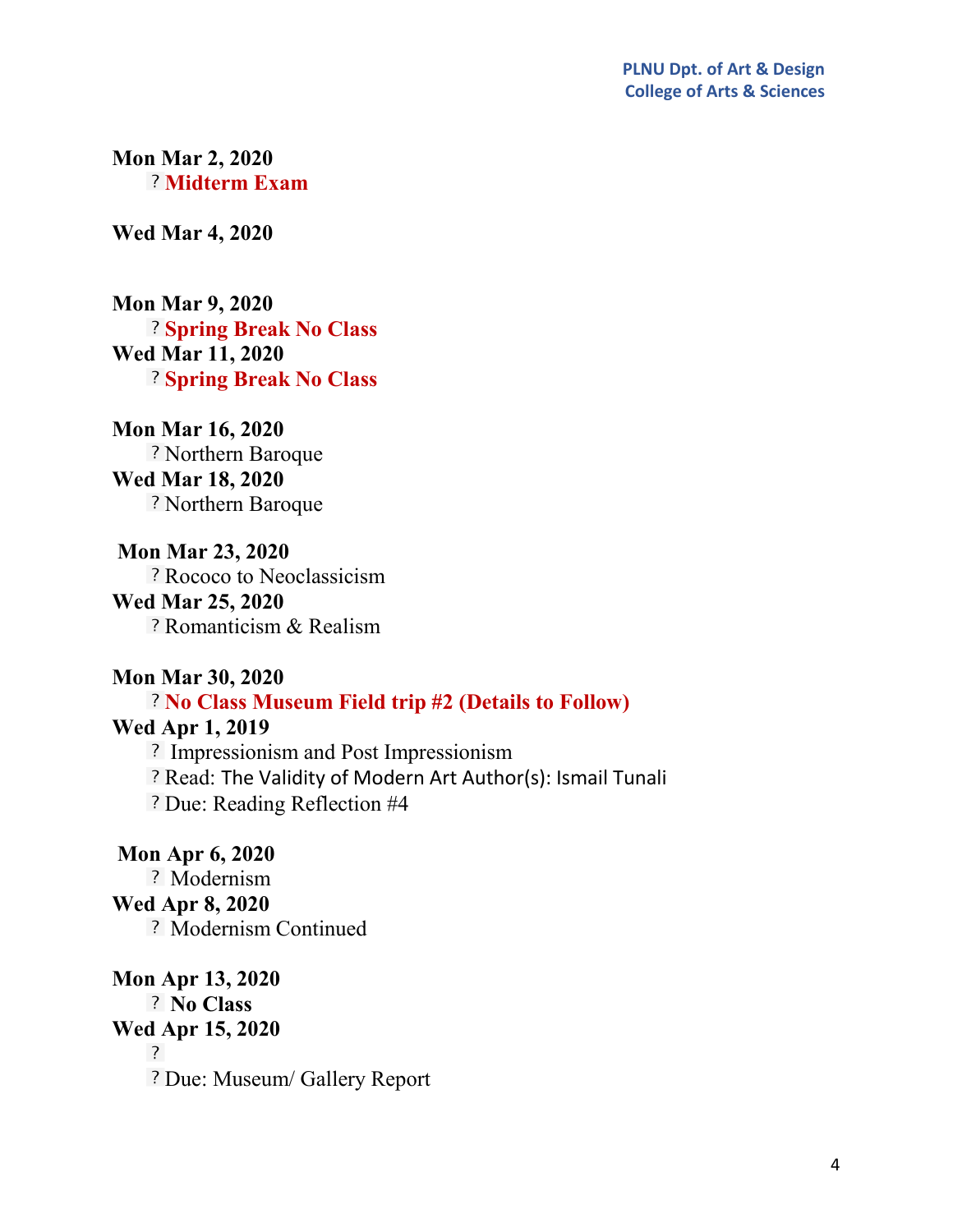**Mon Apr 20, 2020** ? Post Modern & Contemporary **Wed Apr 22, 2020**

### **Mon Apr 27, 2020**

? Final Week

### **Wed Apr 29, 2020**

? Final Review ? Due: Final Paper

**Final Exam: Week of May 4-8 Date and Time TBD**

### **Expectations**

# *What I can expect from you*

### **Time Commitment**

Between studying course material and completing assignments outside of class, this course will require an average of 11 hours of your time on a weekly basis.

### **Canvas**

Check your email daily for messages from me as well. If you need to know the technical steps to complete an assignment or work within the Canvas environment, access the Help link on the course menu (the question mark icon). If you require technical support, contact the PLNU Help Center at 619-849-2222 or [help@pointloma.edu.](mailto:help@pointloma.edu)

### **Use of Technology**

Point Loma Nazarene University encourages the use of technology for learning, communication, and collaboration. Throughout our course, we will be wielding technology for class activities and assignments on a regular basis.

### **Group Work**

In order to build a sense of community, to lighten your load and to provide you with the opportunity to learn from one another. While you may learn as a group, you will be graded on just your own work.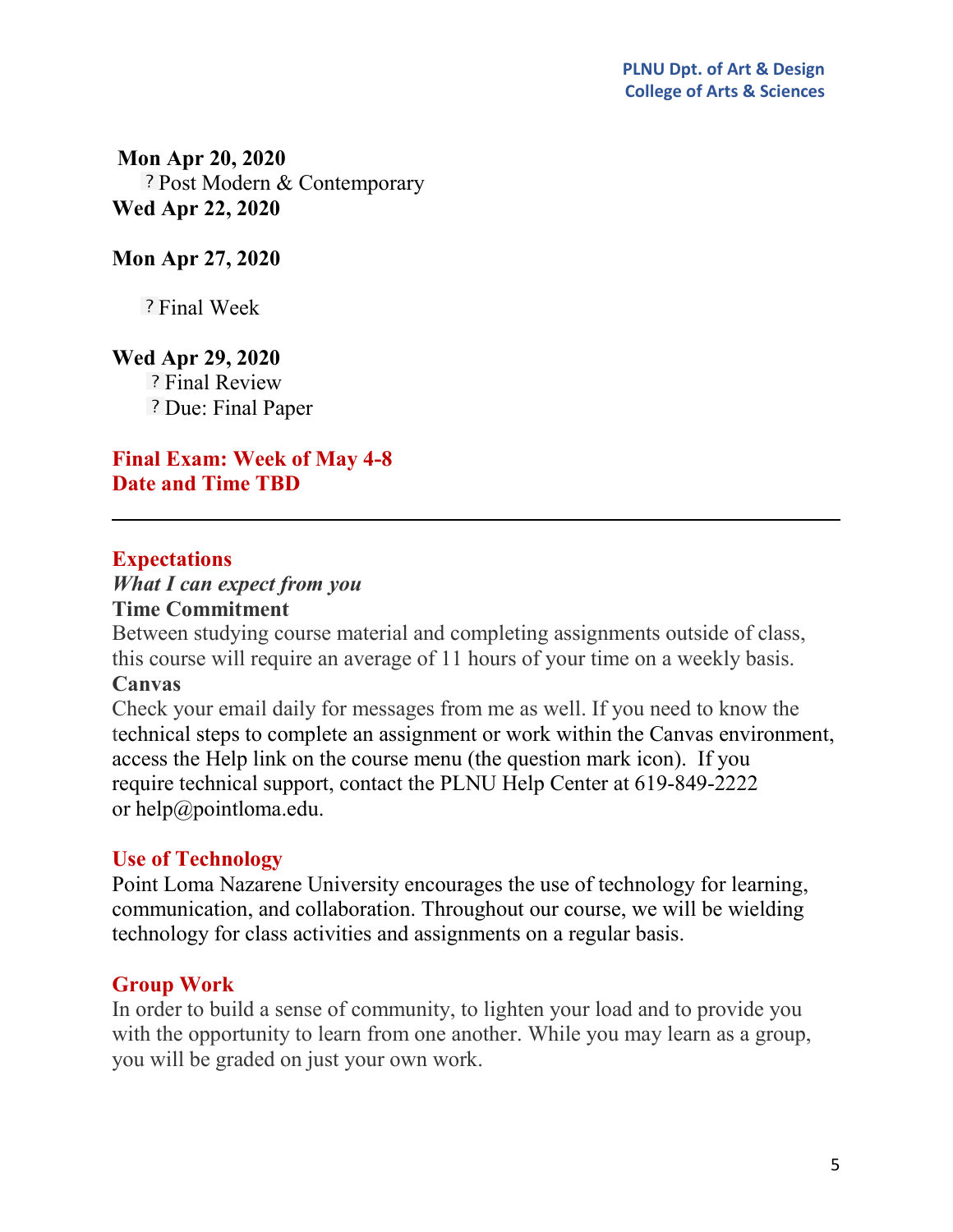### **Museum Visits**

This course requires that you regularly visit art museums. We will discuss options for this aspect of the course so that we can accommodate as many needs as possible.

# **What You Can Expect from Me**

You can expect me to: work hard to facilitate your learning, be available to help you individually on an as-needed basis and be dedicated to your success. I will regularly post announcements for our class and will answer questions concerning assignments and course content. I will make best efforts to respond to your inquiries within 24 hours, M-F. Please be patient and know that I am responding to many of students.

### **Assessments and Grades**

The points possible for each assignment are listed in the table below. I will follow the traditional grading scale and award final grades as follows:

 **Grading scale:** A=93-100%; A-=90-92%; B+=88-89%; B=83-87%; B-=80- 82%; C+=78-79%; C=73-77%; C-=70-72%; D+=68-69%; D=63-67%; D-  $=60-62\%$ ; F $=59\%$  and lower

Class Participation and Attendance: 100 total Weekly Assignments (Reading Reflections): 100 total Gallery Report: 100 total Midterm: 200 Final Paper: 200 Final Exam: 300

Total: 1,000 points

# **Late Work and Make-Up Work**

I do understand that life can be complicated and that there are unpleasant surprises. However, any work that is turned in late will automatically receive a penalty grade of -10% per day that it is late. Work that is more than 3 days late will not be accepted unless we have made previous arrangements. If there are extenuating circumstances that prevent you from turning in your work on time, we can discuss your situation individually and you will be required to provide me with proper documentation, at my discretion, in order for the work to be accepted.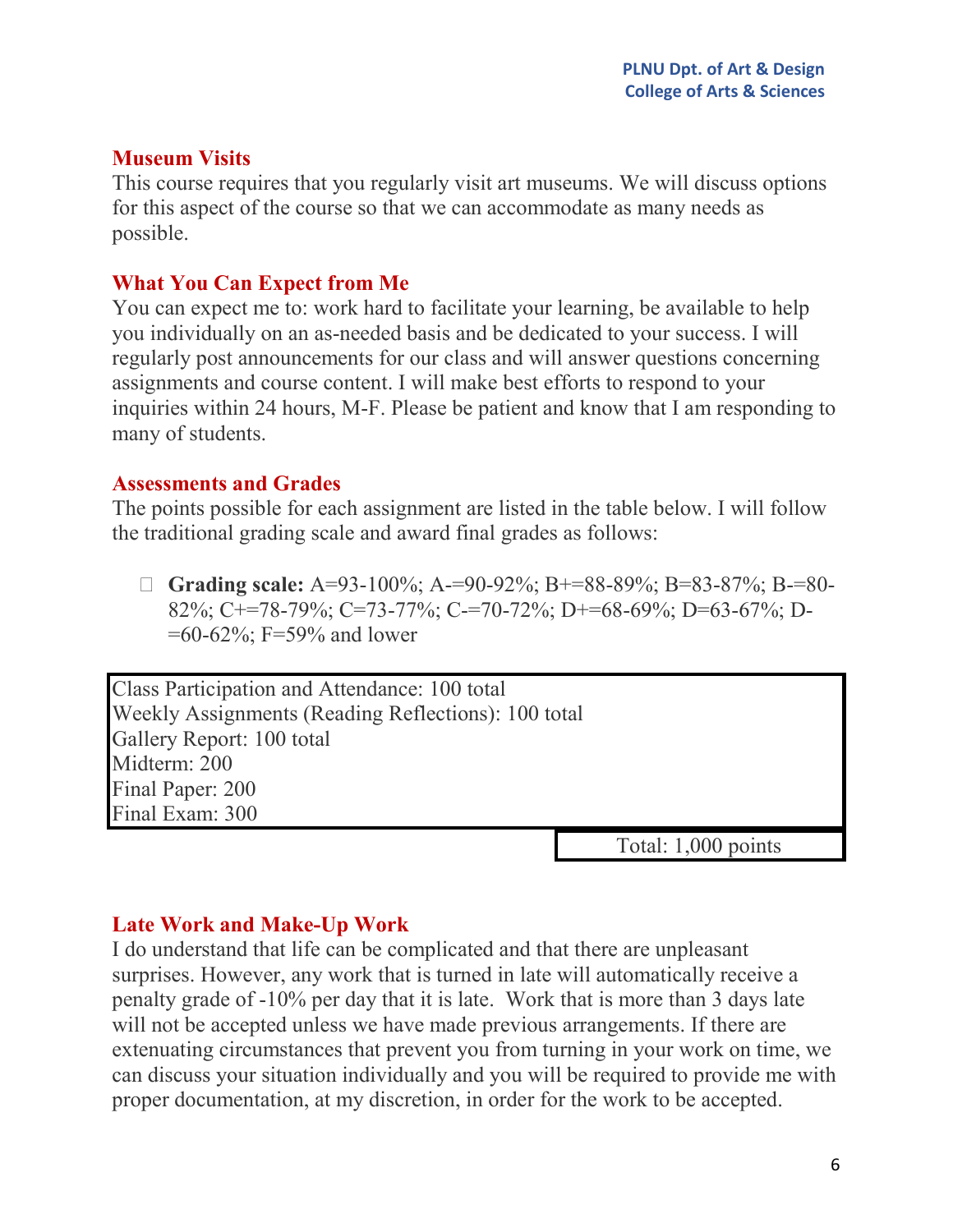### **The Nature of Our Course Content**

The subjects and material covered in this course are presently objectively and reflect the beliefs and practices of humans over thousands of years and many, many cultures. While we may not individually or collectively endorse certain beliefs, practices or representations reflected in art, much can be gained from learning about different perspectives. This course is intended to "develop a critical appreciation of human expression" in students. If you are concerned with a particular content area, please contact me directly and we will discuss your concerns.

# **Final Examination Policy**

Successful completion of this class requires taking the final examination on its scheduled day. The final examination schedule is posted on the Class [Schedules](http://www.pointloma.edu/experience/academics/class-schedules) site. No requests for early examinations or alternative days will be approved.

# **PLNU Attendance and Participation Policy**

Regular and punctual attendance at all classes is considered essential to optimum academic achievement. If the student is absent from more than 10 percent of class meetings, the faculty member can file a written report which may result in deenrollment. If the absences exceed 20 percent, the student may be de-enrolled without notice until the university drop date or, after that date, receive the appropriate grade for their work and participation. See [Academic](http://catalog.pointloma.edu/content.php?catoid=18&navoid=1278) Policies in the Undergraduate Academic Catalog.

### **PLNU Copyright Policy**

Point Loma Nazarene University, as a non-profit educational institution, is entitled by law to use materials protected by the US Copyright Act for classroom education. Any use of those materials outside the class may violate the law.

# **PLNU Academic Honesty**

### **Upfront warning: I take academic honesty very seriously**

Students should demonstrate academic honesty by doing original work and by giving appropriate credit to the ideas of others. As explained in the university catalog, academic dishonesty is the act of presenting information, ideas, and/or concepts as one's own when in reality they are the results of another person's creativity and effort. Violations of university academic honesty include cheating,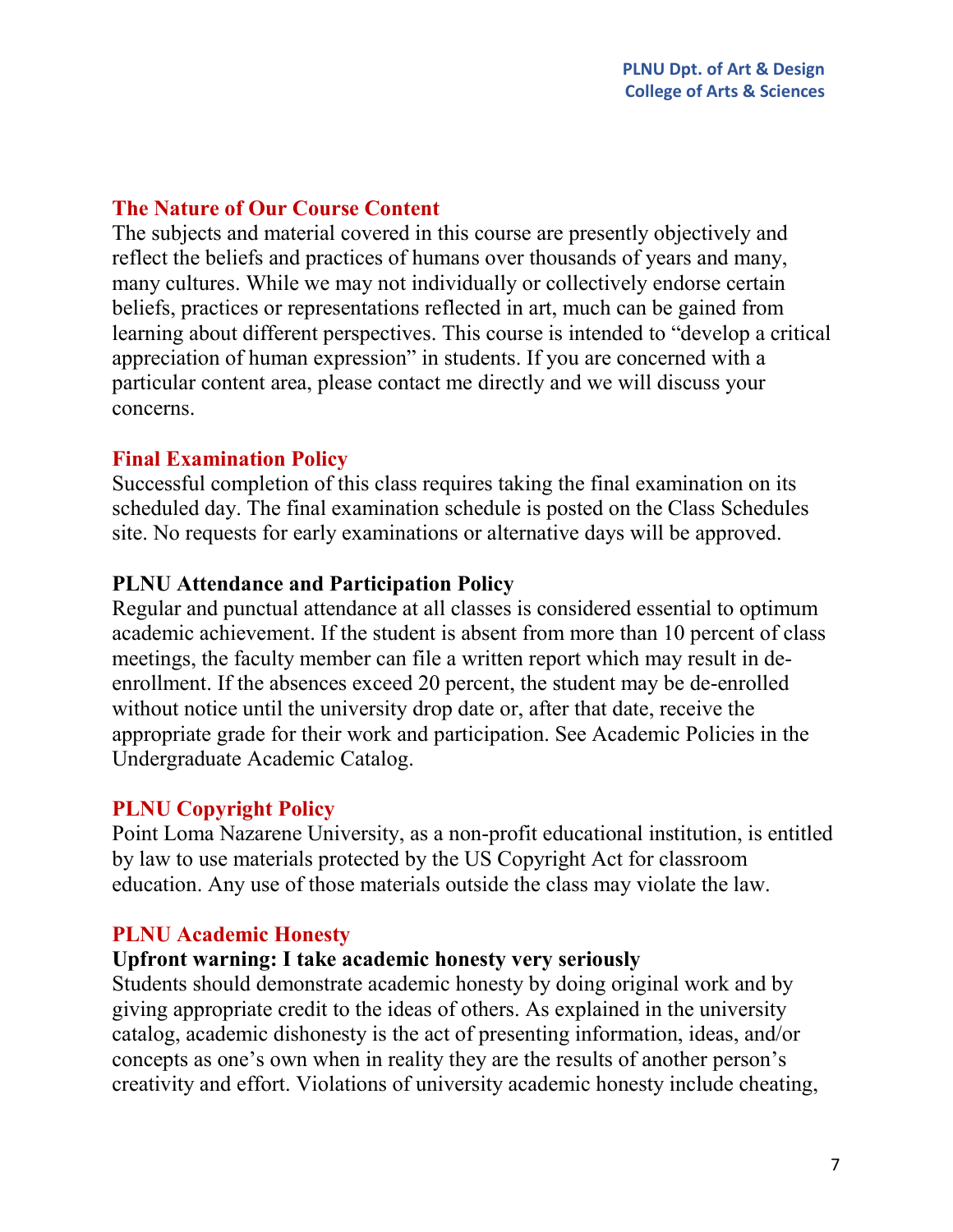plagiarism, falsification, aiding the academic dishonesty of others, or malicious misuse of university resources. **The instructor who believes a situation involving academic dishonesty has been detected may assign a failing grade for a) that particular assignment or examination, and/or b) the course following the procedure in the university catalog.** Students may appeal also using the procedure in the university catalog. Se[e](https://www.google.com/url?q=http://www.pointloma.edu/experience/academics/catalogs/undergraduate-catalog/point-loma-education/academic-policies&sa=D&ust=1527141812806000) [Academic](https://www.google.com/url?q=http://www.pointloma.edu/experience/academics/catalogs/undergraduate-catalog/point-loma-education/academic-policies&sa=D&ust=1527141812806000) Policies for further information.

### **PLNU Academic Accommodations Policy**

While all students are expected to meet the minimum academic standards for completion of this course as established by the instructor, students with disabilities may request academic accommodations. At Point Loma Nazarene University, students must request that academic accommodations by filing documentation with th[e](https://www.google.com/url?q=http://www.pointloma.edu/experience/offices/administrative-offices/academic-advising-office/disability-resource-center&sa=D&ust=1527141812807000) [Disability](https://www.google.com/url?q=http://www.pointloma.edu/experience/offices/administrative-offices/academic-advising-office/disability-resource-center&sa=D&ust=1527141812807000) Resource Center (DRC), located in the Bond Academic Center. Once the student files documentation, the Disability Resource Center will contact the student's instructors and provide written recommendations for reasonable and appropriate accommodations to meet the individual needs of the student. Se[e](https://www.google.com/url?q=http://www.pointloma.edu/experience/academics/catalogs/undergraduate-catalog/point-loma-education/academic-policies&sa=D&ust=1527141812808000) [Academic](https://www.google.com/url?q=http://www.pointloma.edu/experience/academics/catalogs/undergraduate-catalog/point-loma-education/academic-policies&sa=D&ust=1527141812808000) Policies in the (undergrad/graduate as appropriate) academic catalog.

### **FERPA Policy**

In compliance with federal law, neither PLNU student ID nor social security number should be used in publicly posted grades or returned sets of assignments without student written permission. This class will meet the federal requirements by (Note: each faculty member should choose one strategy to use: distributing all grades and papers individually; requesting and filing written student permission; or assigning each student a unique class ID number not identifiable on the alphabetical roster.). Also, in compliance with FERPA, you will be the only person given information about your progress in this class unless you have designated others to receive it in the "Information Release" section of the student portal. Se[e](https://www.google.com/url?q=http://www.pointloma.edu/experience/academics/catalogs/undergraduate-catalog/policy-statements&sa=D&ust=1527141812809000) Policy [Statements](https://www.google.com/url?q=http://www.pointloma.edu/experience/academics/catalogs/undergraduate-catalog/policy-statements&sa=D&ust=1527141812809000) in the (undergrad/ graduate as appropriate) academic catalog.

# **A note on images: all images used in this course are for educational purposes only and may not be replicated, copied or appropriated for personal use.**